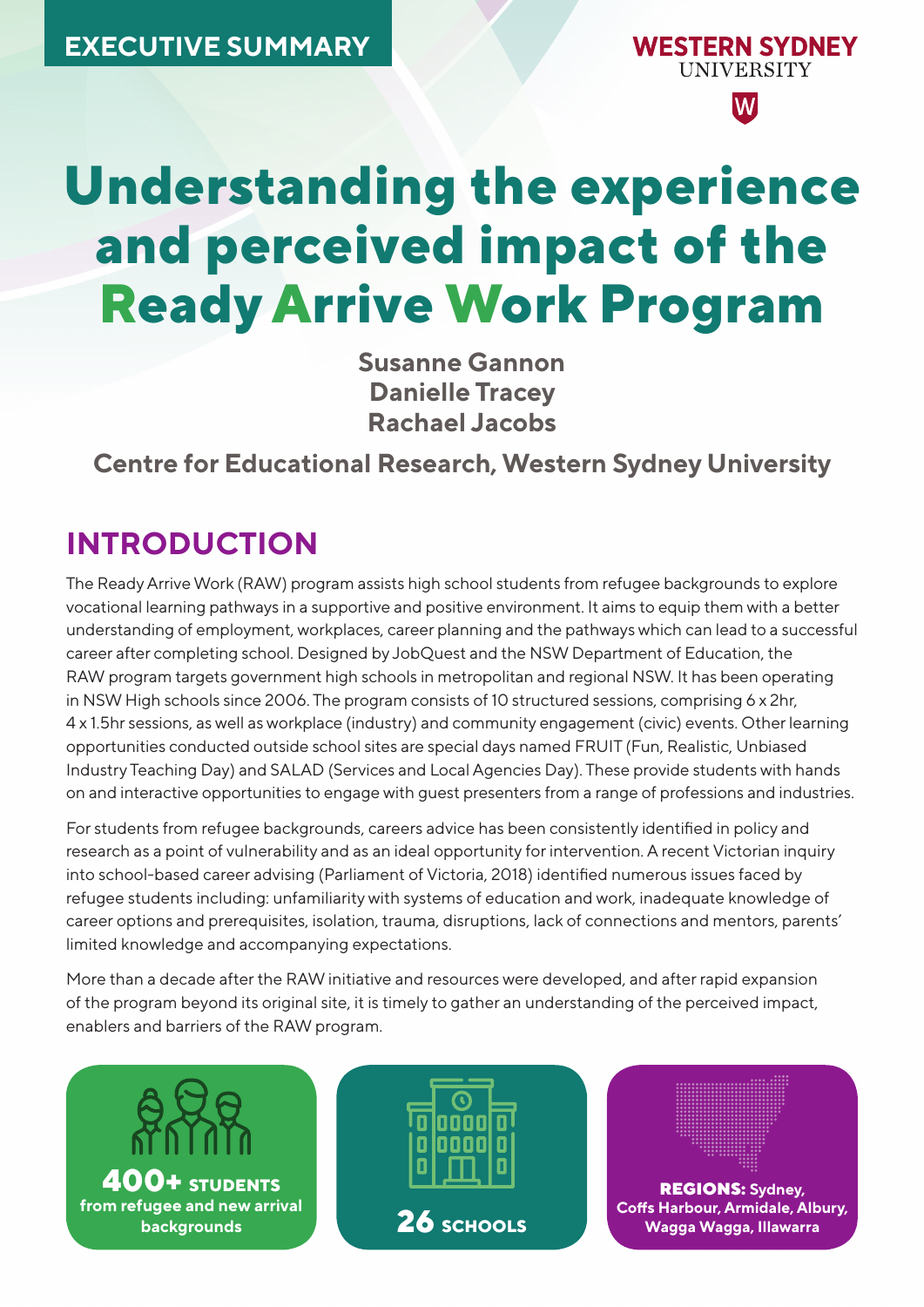# **THE PROJECT**

# **Study Objectives**

This research engaged students and key stakeholders in order to provide a rich account of the impact of RAW on schools, students, industry, and civic organisations. Central to this was the identification of enablers and barriers to participation in, and success of, RAW.

The central questions of the study were:

#### **Research Question 1.**

What do participants report are the impacts of RAW on schools, students, industry and civic organisations?

#### **Research Question 2.**

What are the enablers and barriers of participation in RAW and the perceived success of RAW?

## **Research methods**

With an emphasis on qualitative data, interviews and focus groups with 58 key stakeholders were the primary source of data for this open inquiry investigation. A 'vertical slice' involving stakeholders from all layers of participation in RAW provided insights from those closest to and furthest from the delivery of RAW. This enabled a triangulation of perspectives in order to create a comprehensive understanding of RAW. Two case studies examined the impacts on particular schools in their local contexts.

#### *Number of participants per stakeholder group*

| <b>Participant group</b>          | <b>Number of</b><br>participants |
|-----------------------------------|----------------------------------|
| Current students                  | 32                               |
| Alumni students                   |                                  |
| School staff                      |                                  |
| JobQuest staff                    |                                  |
| Industry and civic partners       | 3                                |
| <b>RAW Steering Group members</b> | Ь                                |
|                                   |                                  |



Students and adult stakeholders reported that the Ready Arrive Work program was beneficial for students, schools, industry and civic partner organisations. All the 'impacts' reported by these stakeholders were positive. This indicates that participating RAW stakeholders hold the program in high regard and the continuation of the program should be prioritised by the NSW Department of Education. More specifically, the following impacts were reported by stakeholders for the participating groups:

# **For schools, RAW:**

- **•** provides an opportunity for teachers to advance their knowledge regarding:
	- the vocational needs of students from refugee and recent arrival backgrounds,
	- industry and civic organisations,
	- student-centred pedagogies,
	- careers and vocational training and pathways;
- **•** complements and deepens current career education at the school;
- **•** fills gaps in provisions for this cohort of students; and
- **•** meets the Department of Education and individual school needs and priorities.



You need to chip away at it. You plant the seed and then you come back and water it and you keep doing that. I think that the RAW program's really crucial in growing that plant (teacher).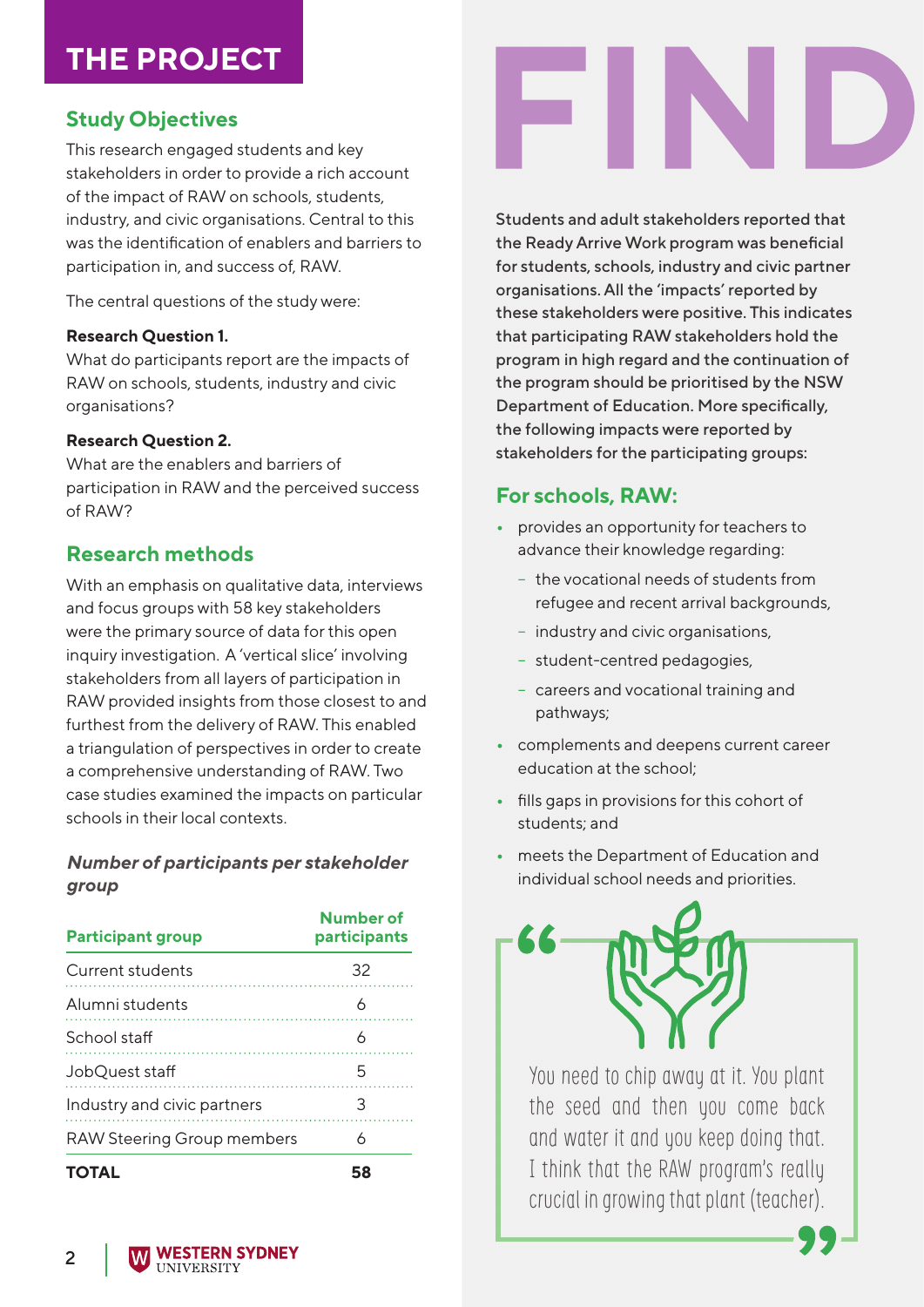RAW shifted the emphasis to 'make you think more in detail, not just vaguely about your plans' (Year 11 student).

Students described the active hands-on learning of skills they may have already touched on at school as now being 'covered physically this time which is better' (Yr 10 student), or 'not just actually saying it but practically, actually making them alive' (Yr 11 student).

## **For students with a refugee background, RAW:**

- **•** increases their individual knowledge about all aspects of work and potential vocational pathways;
- **•** increases their engagement with the content through the hands-on personalised learning approach utilised;
- **•** prepares them for work, facilitating both hard vocational skills and soft employability skills;
- **•** boosts their confidence in work related behaviours;
- **•** positions them for employment and helps their resilience in applying for jobs;
- **•** helps them to recognise the skills, personal attributes and assets they already have;
- **•** enhances their communication skills and confidence through their visits to civic partners; and
- **•** civics days also contribute to citizenship broadly as well as work related learning.

## **For industry partners, RAW:**

- **•** connects industry with schools and students to inform the future workforce about requirements for specific roles;
- **•** industry visits emphasise diversity of employment opportunities and pathways; and
- **•** builds and expands connections between schools, refugee communities and industry.

## **For civic partners, RAW:**

- **•** provides opportunities for the organisations to meet their strategic goals;
- **•** supports students to connect with cultural organisations; and
- **•** builds and expands connections between schools, refugee communities and these agencies.

[Students] can consider: 'What have I experienced today? Am I excited by this experience? Is it something that makes me feel great and fulfils me? Does it give me a future pathway somewhere?' (civic partner organisation)

The findings of the current study should be interpreted considering the following limitations. The stakeholders who agreed to participate in the study may have been motivated to do so as they were engaged with the program in a positive way, resulting in a somewhat biased sample. The findings represent participants' perceptions of impact rather than objective measures of impact achieved through an experimental design. Finally, the study was unable to recruit as many participating industry partners as anticipated which could also impact on the findings.